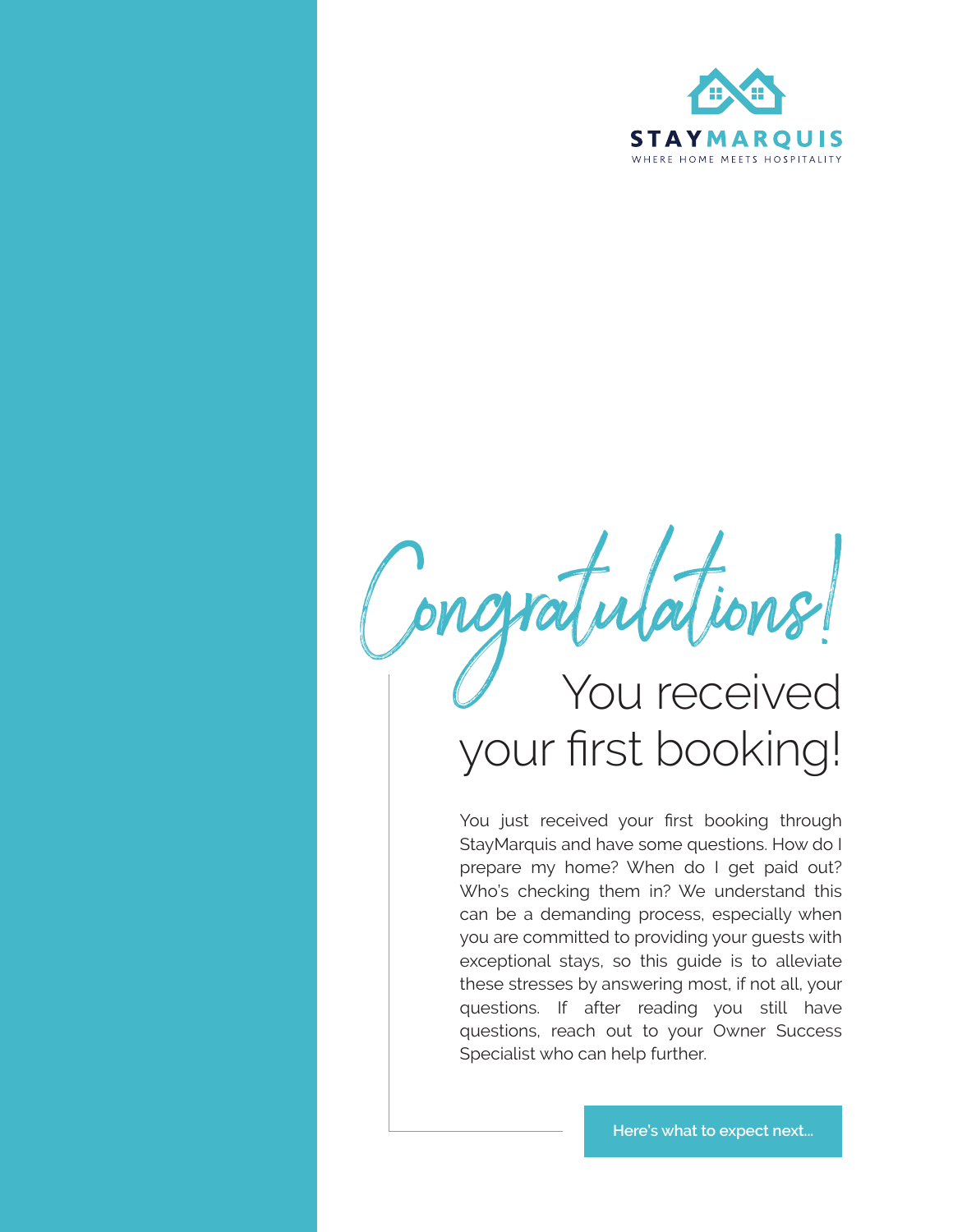## Next Steps:





## **Set up your bank account**

We pay you out once we collect payment in full from the quest. The easiest and quickest form of payment is through a direct deposit. Once payment is initiated, it can take up to 3 business days to land in your account, but it's usually much quicker.

You can link your account in the Owners Portal. If you prefer check or wire, we can do that too, but check can take up to 10 business days to arrive, and you will be responsible for any fees associated with a wire transfer.



## **Complete your Welcome Book**

- **—** A **Welcome Book** is a resource that you leave for the guests so that they understand how your home works, maintenance schedules, and other important information.
- **— Marquis** If you are on the "Marquis" program, your Property Specialist will complete your Welcome Book (with your help), and we will print and bind the book to leave it in your home for guests' to use as a helpful resource.



**Elite** - If you are on the "Elite" program, you must complete your Welcome Book on your own, but we are here for you if you have any questions.



## **Provide access instructions**

- **—** If you are enrolled in the "Marquis" program, we need access instructions for our team, as well as separate instructions for your guests. We highly recommend installing a keyless entry system if you don't already have one. With a keyless entry system, guests use a passcode to unlock the door, and you can disable or change the passcode after they depart.
- **—** If you don't have keyless entry, we need 4 keys: one (1) for our office, two (2) for guests, and one (1) key hidden or in a lockbox. Note that you should have one hidden key even if you have keyless entry as the batteries may die or it may disconnect from Wi-Fi from time-to-time.



If you are enrolled in the "Elite" program, we do not need to collect access instructions and we do not need a set of keys, but you should provide two for your guests and leave one hidden at the property.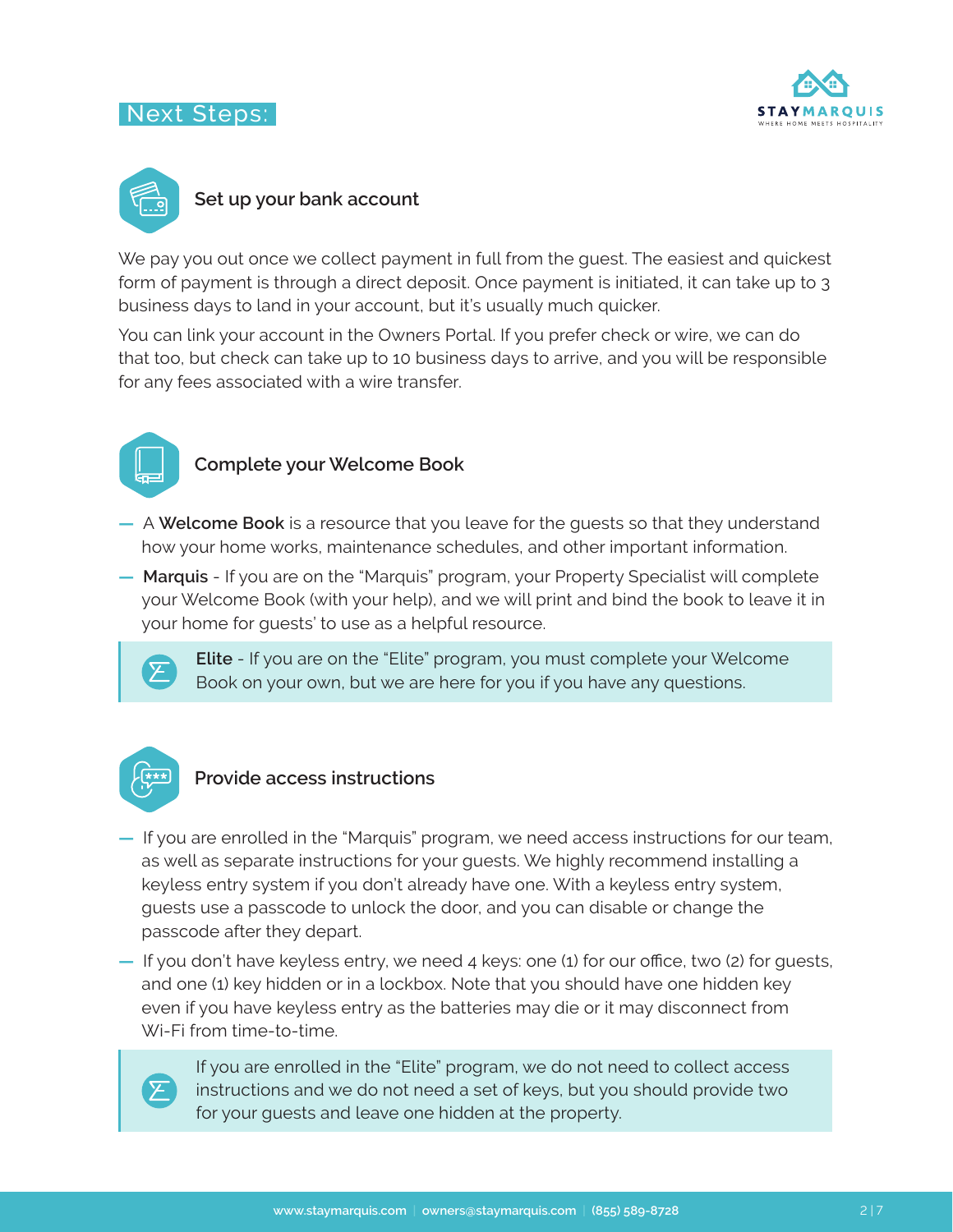



## **Complete your vendor list**

- **—** It's extremely helpful if you provide a list of your preferred vendors in case of emergency. If your service provider is not available, we can coordinate with one of our recommended vendors.
- **—** If you are on the "Marquis" program, if an issue that requires a service provider's help arises, our Operations team can reach out to your preferred vendors on your behalf to coordinate.



If you are on the "Elite" program, it is your responsibility to coordinate with your service providers.



# **Prepare your home**

#### **Deep clean your home**

**—** Deep clean your property prior to your first rental. A deep clean goes above and beyond a standard pre-stay cleaning. Please click **[here](https://staymarquis.com/pdf/StayMarquis_Deep_Cleaning.pdf)** to view our deep clean checklist. If you need assistance, our fully-insured, professional cleaning teams can assist with a deep clean.

#### **Remove interior cameras**

**—** State law prohibits interior cameras in rental properties. Any interior cameras must be disabled for the entirety of the booking period.

#### **Prepare the kitchen**

- **—** Remove any perishables that should not be consumed by guests.
- **—** Throw out any expired spices and procure new ones.
- **—** Refrigerator and freezer should be emptied completely except for ice/freeze packs. If you have a secondary fridge, move personal items there.
- **—** Make sure you have a properly stocked kitchen and the tools you do have are clean and in good condition.

#### **Remove personal belongings**

- **—** Your guests want to feel as if they are staying in a vacation home, not someone else's home.
- **—** Remove personal items from all drawers, closets, medicine cabinets, counters, showers and baths.
- **—** Remove family photos where possible. If photos are hanging on the wall, they are okay to leave, but guests will enjoy your home more if they're not there.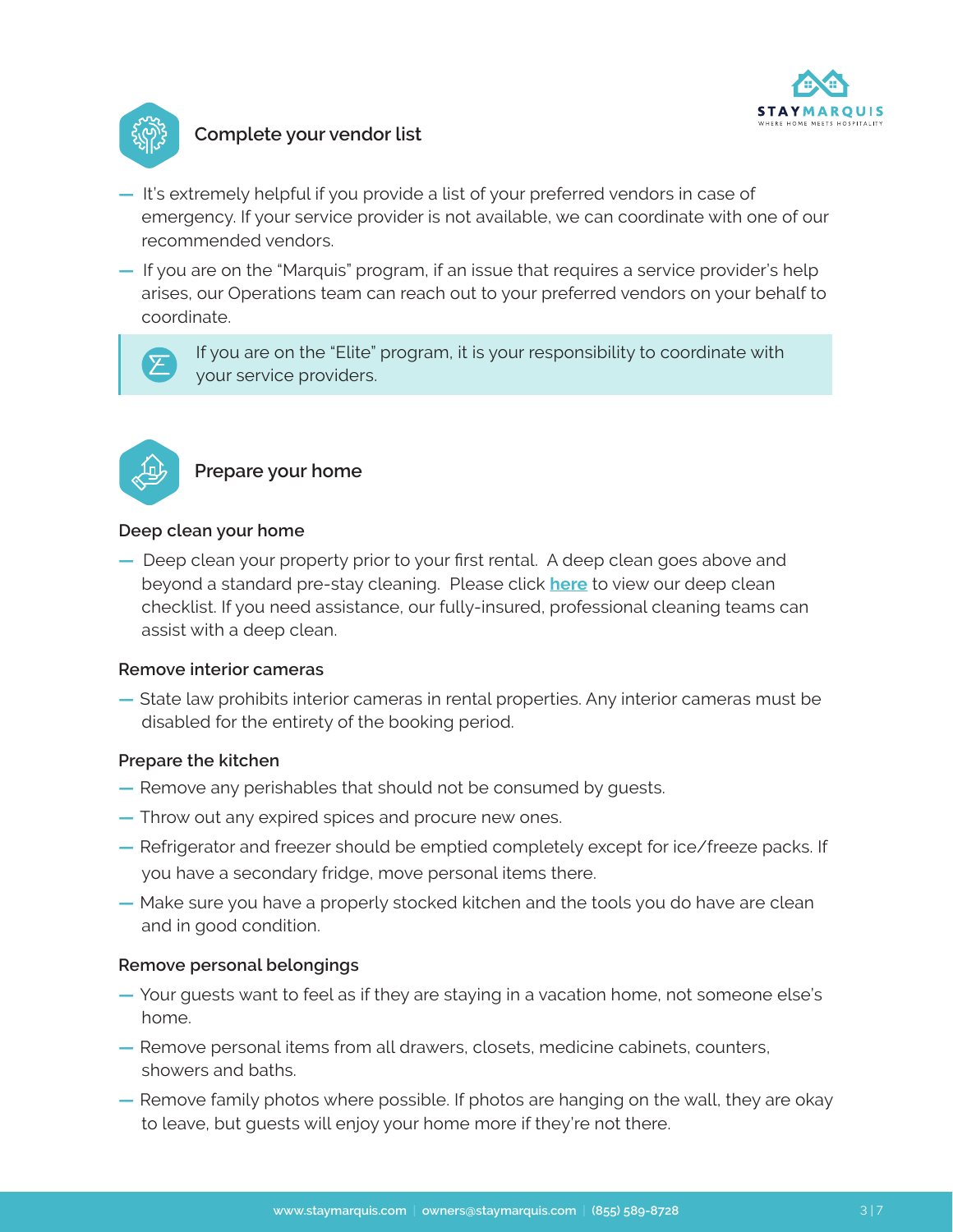

#### **Prepare your bathrooms**

**—** Remove your personal items from all drawers and cabinets. This includes your toothbrush, toothpaste, medicine, hair product, etc.

#### **Ensure that you have enough linens and towels for your guests**

- **—** Each set of linens should include a top sheet, bottom sheet, bedspread (or duvet with cover, comforter, or quilt) – Two (2) sets per bed are required.
- **—** Provide 2 pillows for single beds, 4 pillows for full, queen or king beds (new and clean).
- **—** Provide 2 bath towels, 2 hand towels, 2 wash cloths and 2 beach towels per guest based on the maximum occupancy of your home.
- **—** Ensure all linens and towels are without stains or holes.
- **—** Extra sets of linens and towels should be stored in easy to find locations.
- **—** Bedding and linens should be white to represent a clean aesthetic and to remove stains easily.

#### **Review our [Essentials Checklist](https://staymarquis.com/pdf/StayMarquis_Essentials_Checklist.pdf) to ensure all items are provided for your guests**

#### **Scotchgard furniture**

**—** Scotchgard all couches and fabrics as stains are inevitable when renting

#### **Designate a locked linen closet**

- **—** Have at least one (1) locked linen closet to store extra linens that should be used for turnovers. Guests should not have access to this closet.
- **—** Please provide us with access instructions to this closet.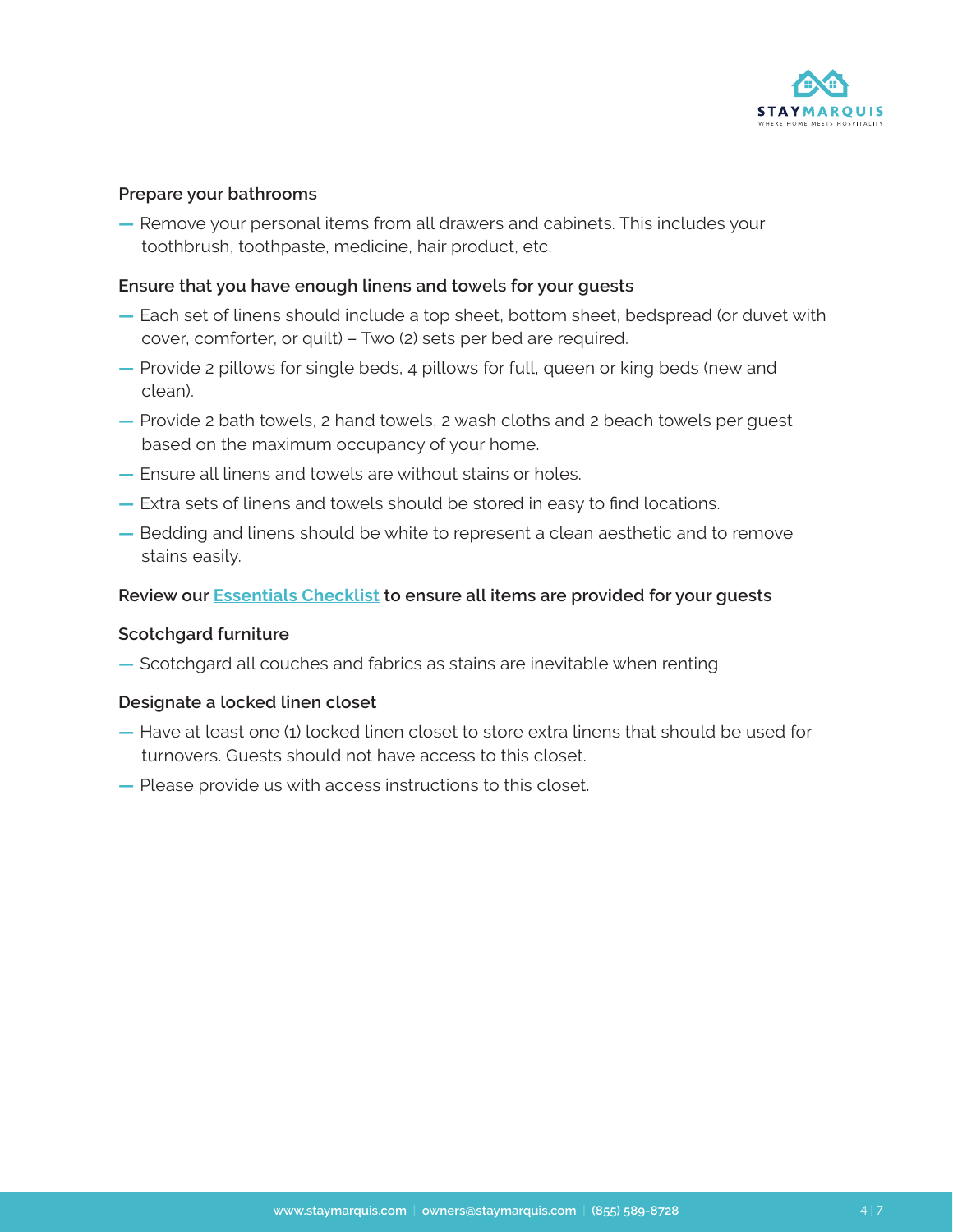# Rental Management



## **If you are on the "Marquis" program, rental management services are provided by StayMarquis.**

Your Property Specialist will assist in completing a Welcome Book for your property, which will be emailed to guests prior to arrival. A hard copy will also be available on site. Get a head start completing your Welcome Book in the Owners Portal.



## **Preventive Maintenance Visit**

- **—** Your Property Specialist will complete a walk-through of your home within 24-48 hours prior to guest arrival to ensure that the property is guest ready. Please indicate if you would like to be notified prior to our visit.
- **—** This visit will also serve to document the condition of the property prior to guest arrival.
- **—** At this time, your Property Specialist will place essential items that StayMarquis provides including shampoo, conditioner and body wash from Le Labo, paper towels, environmentally friendly, septic safe toilet paper from Plant Paper, laundry detergent, dishwashing liquid, dishwasher pods, sponges, trash bags (kitchen bags and small trash can liners), hand soap, aluminum foil, and a grill brush. We also provide a welcome gift that includes rose wine from RGNY, ciders, a Le Labo candle, Lemon Perfect water, a beach tote bag, a wine opener and more. The gifts are subject to change.
- **—** During this walkthrough, if we deem your property is not guest ready, we will take appropriate measures to ensure that it is to avoid guest refund requests and reputational harm to your listing and our service. Any costs incurred will be at your expense, however, if you don't wish to make these necessary improvements, we will cancel the reservation and return funds to the guest.



# **Check-In by your Property Specialist**

**—** The check-in process is to ensure the guest's knowledge and satisfaction of the home. Your Property Specialist will check your guest in either in-person or telephonically depending on the guest's time of arrival and/or preference.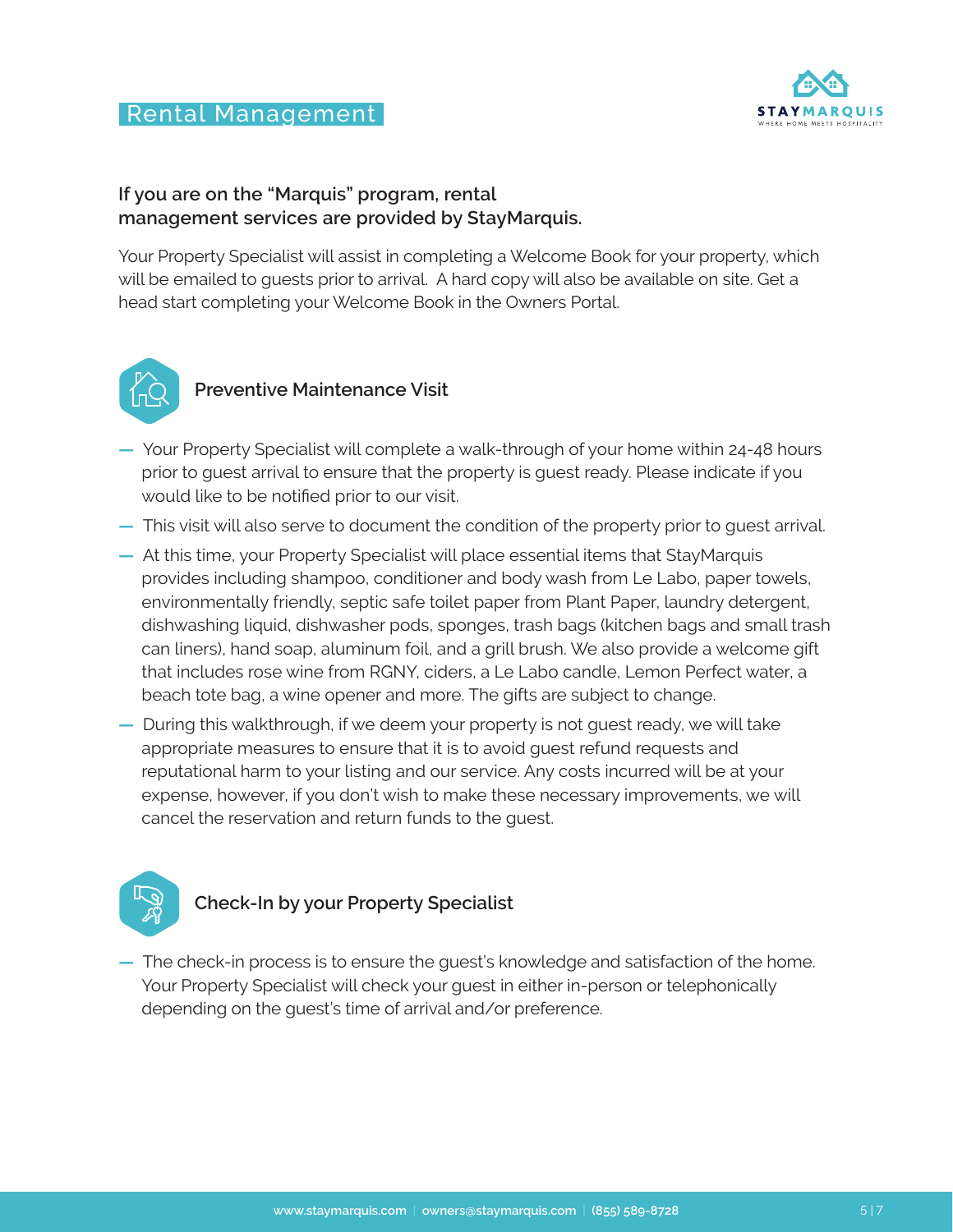



## **StayMarquis will remain the point-of-contact for guests for the duration of their stay and work to resolve issues as they arise**

**—** Most of the time we can resolve issues without the need to get you involved, however, we will contact you if there is a property maintenance-related issue.



**—** The end-of-stay cleaning will be coordinated by StayMarquis, and will be completed within 24 hours of the guest checking out.



**—** Dirty linens and towels are laundered off-site. They will be returned at the completion of your next rental. If you need these linens to be returned sooner, please contact StayMarquis to coordinate.



- **—** Your designated Property Specialist will perform a full walk-through of your home within 24 hours of guest departure. If there are any damages or excess cleaning required as a result of the guest's stay, the Property Specialist will submit these items to the Resolution Center.
- **—** StayMarquis will assist in addressing any repairs using your vendors or our preferred vendors.
- **—** You will be notified of any damages/issues. We may need your help ascertaining costs so that we can enter claims no more than 14 days from the guest's departure date.